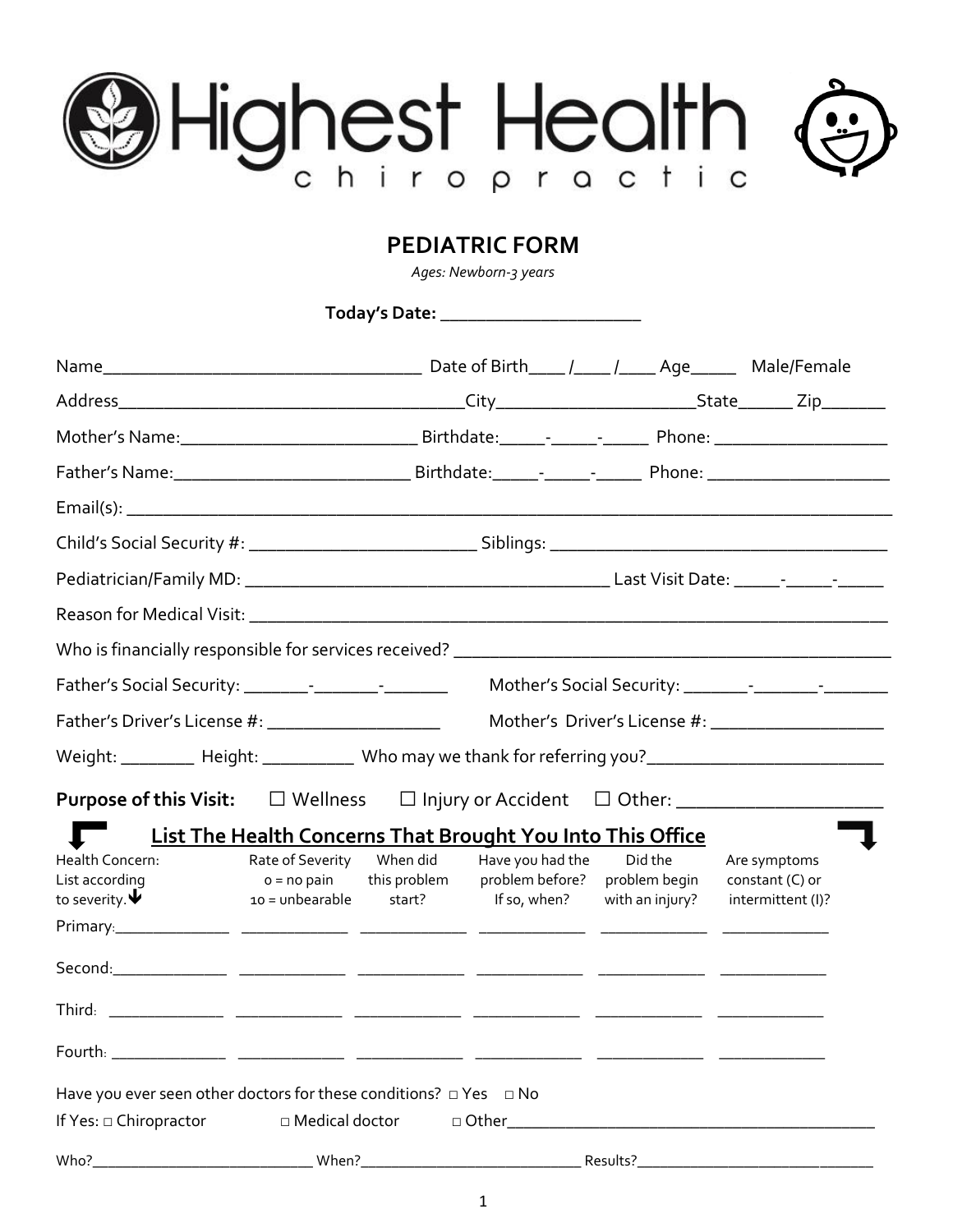



### Please Mark "**P**" For In The **Past** OR Mark "**C**" For **Currently** Have:

\_\_\_ Headaches \_\_\_ Ear Infections \_\_\_ Sinus Issues \_\_\_ Kidney Problems \_\_\_ Migraines \_\_\_ Hearing Loss \_\_\_\_\_\_ Frequent Colds \_\_\_\_\_\_\_\_\_\_\_\_\_ Bladder Problems \_\_\_\_ Sleep Problems \_\_\_\_\_\_\_\_\_\_\_\_\_\_\_\_Diabetes \_\_\_ Jaw/TMJ Pain \_\_\_\_ Ringing in the Ears \_\_\_\_\_\_\_ Thyroid Issues \_\_\_\_\_\_Seizures \_\_\_\_\_\_\_\_\_\_\_\_\_\_\_\_\_\_\_\_\_\_\_\_Tight/Sore Muscles \_\_\_ Neck Pain \_\_\_ Dizziness \_\_\_ Asthma \_\_\_Scoliosis \_\_\_ Sports Injury \_\_\_ Shoulder Pain \_\_\_ Loss of Energy \_\_\_ Chest Pain \_\_\_ Infertility \_\_\_ Sciatica \_\_\_ Arm Pain \_\_\_\_ \_\_\_\_ Nervousness \_\_\_\_\_ \_\_\_\_\_ Heart Problems \_\_\_\_\_ Fibromyalgia \_\_\_\_\_\_\_\_\_ \_\_\_\_\_\_ Joint Pain \_\_\_ Upper Back Pain \_\_\_ Double/Blurry Vision \_\_\_ Nausea \_\_\_ Epilepsy/Convulsions \_\_\_ GERD/Gastric Reflux \_\_\_ Mid Back Pain \_\_\_ Anxiety \_\_\_ Ulcers \_\_\_ Tremors \_\_\_ Numb/Tingling in Arms/Hands \_\_\_ Lower Back Pain \_\_\_ ADD/ADHD \_\_\_ Digestive Issues \_\_\_ Disc Problems \_\_\_ Numb/Tingling in Legs/Feet \_\_\_ Hip/Leg Pain \_\_\_ Loss of Balance \_\_\_ Diarrhea \_\_\_ Scoliosis \_\_\_ Stomach Problems \_\_\_ Knee Pain \_\_\_ Depression \_\_\_ Constipation \_\_\_ Poor Posture \_\_\_ Growing pains \_\_\_ Foot Pain \_\_\_ Allergies \_\_\_ Bed Wetting \_\_\_ Skin Problems \_\_\_ Difficulty Breathing

Other:\_\_\_\_\_\_\_\_\_\_\_\_\_\_\_\_\_\_\_\_\_\_\_\_\_\_\_\_\_\_\_\_\_\_\_\_\_\_\_\_\_\_\_\_\_\_\_\_\_\_\_\_\_\_\_\_\_\_\_\_\_\_\_\_\_\_\_\_\_\_\_\_\_\_\_\_\_\_\_\_\_\_\_\_\_\_\_\_\_\_\_\_\_\_\_\_\_\_\_\_\_\_\_

### **PREGNANCY INFORMATION:**

| <b>Delivery Information:</b>     |                              |                           |                          |  |  |
|----------------------------------|------------------------------|---------------------------|--------------------------|--|--|
| Location of Birth: (Circle One)  | <b>Hospital Birth Center</b> |                           | Home                     |  |  |
| Birth Intervention: (Circle One) |                              | Forceps Vacuum Extraction | <b>Caesarian Section</b> |  |  |
| Induced? Yes/No Explain:         |                              |                           |                          |  |  |
|                                  |                              |                           |                          |  |  |
|                                  |                              |                           |                          |  |  |
|                                  |                              |                           |                          |  |  |

Legal Guardian's Signature and a state of the Completed Date Completed

\_\_\_\_\_\_\_\_\_\_\_\_\_\_\_\_\_\_\_\_\_\_\_\_\_\_\_\_\_\_\_\_\_\_ \_\_\_\_\_\_-\_\_\_\_\_\_-\_\_\_\_\_\_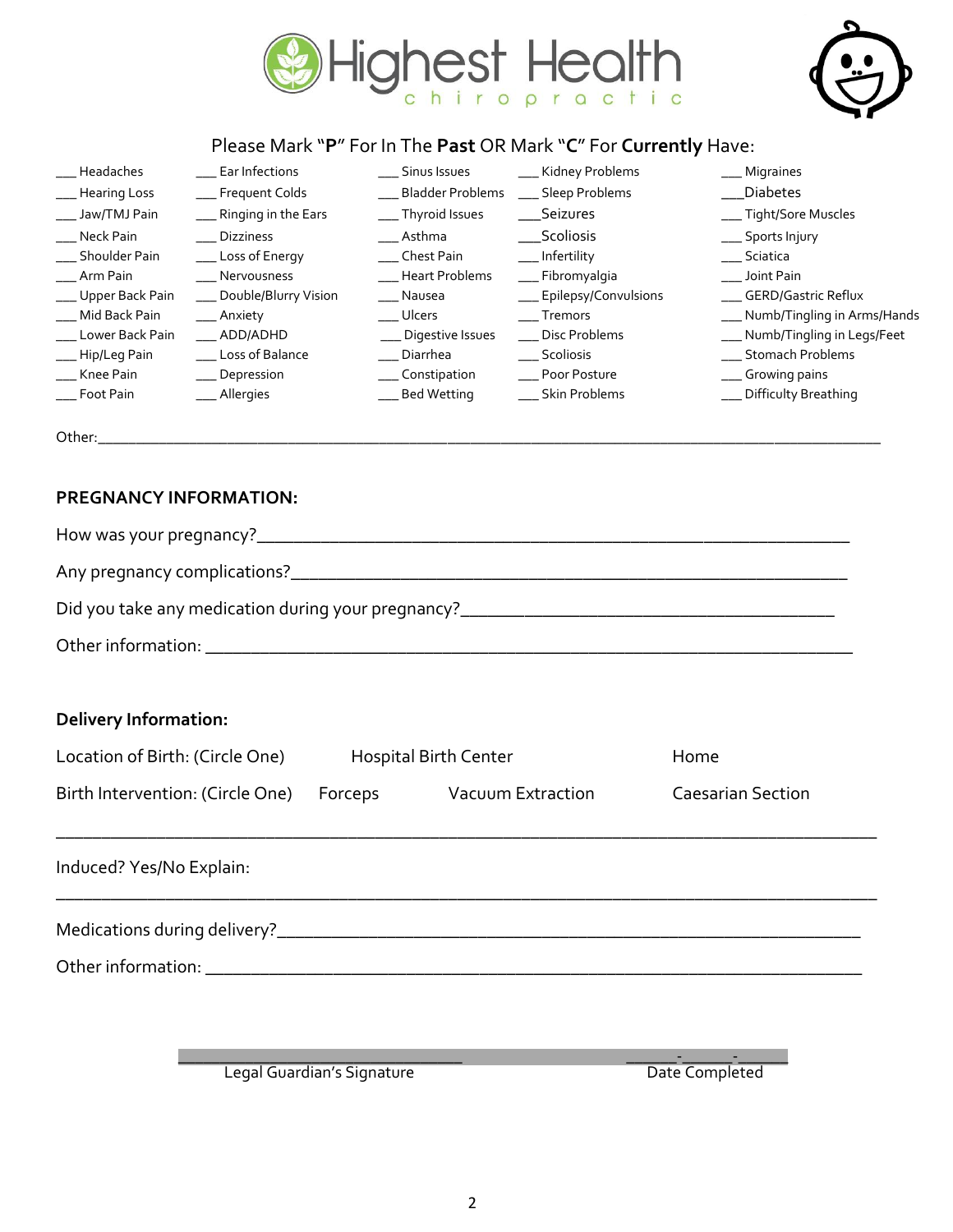



### **Post Birth Information:**

|                                                                | Birth Length: __________________________                                                                       |
|----------------------------------------------------------------|----------------------------------------------------------------------------------------------------------------|
| Breast Fed: Yes/No How long?_______________                    | Formula Fed Yes/No How Long?_____________                                                                      |
|                                                                |                                                                                                                |
|                                                                |                                                                                                                |
|                                                                | Doses of antibiotics/prescription drugs your child has taken: Past 6 months______ Total lifetime ______        |
|                                                                |                                                                                                                |
| Over the counter drugs (Tylenol, cough syrup, laxatives, etc.) |                                                                                                                |
|                                                                |                                                                                                                |
|                                                                | Has your child ever been knocked unconscious? $\Box$ Yes $\Box$ No Fractured A Bone? $\Box$ Yes $\Box$ No      |
|                                                                |                                                                                                                |
|                                                                | Does your child have any health conditions that elicit a medical emergency? Including EpiPen, pace maker, etc. |

# **ACTIVITIES OF LIFE**

\_\_\_\_\_\_\_\_\_\_\_\_\_\_\_\_\_\_\_\_\_\_\_\_\_\_\_\_\_\_\_\_\_\_\_\_\_\_\_\_\_\_\_\_\_\_\_\_\_\_\_\_\_\_\_\_\_\_\_\_\_\_\_\_\_\_\_\_\_\_\_\_\_\_\_\_\_\_\_\_\_\_\_\_\_\_\_\_\_\_

Please identify how your current condition is affecting your ability to carry out activities that are routinely part of your life:

| ACTIVITY:                       | EFFECT: |                               |  |                                                                                                                              |
|---------------------------------|---------|-------------------------------|--|------------------------------------------------------------------------------------------------------------------------------|
| Holding Head Up                 |         |                               |  | $\Box$ No Effect $\Box$ Painful (can do) $\Box$ Painful (limits) $\Box$ Unable to Perform                                    |
| <b>Tummy Time</b>               |         |                               |  | $\Box$ No Effect $\Box$ Painful (can do) $\Box$ Painful (limits) $\Box$ Unable to Perform                                    |
| Nursing                         |         |                               |  | $\Box$ No Effect $\Box$ Painful (can do) $\Box$ Painful (limits) $\Box$ Unable to Perform                                    |
| Sitting Up                      |         |                               |  | $\Box$ No Effect $\Box$ Painful (can do) $\Box$ Painful (limits) $\Box$ Unable to Perform                                    |
| Crawling                        |         |                               |  | $\Box$ No Effect $\Box$ Painful (can do) $\Box$ Painful (limits) $\Box$ Unable to Perform                                    |
| <b>Standing Alone</b>           |         |                               |  | $\Box$ No Effect $\Box$ Painful (can do) $\Box$ Painful (limits) $\Box$ Unable to Perform                                    |
| <b>Walking Alone</b>            |         |                               |  | $\Box$ No Effect $\Box$ Painful (can do) $\Box$ Painful (limits) $\Box$ Unable to Perform                                    |
| Other:                          |         |                               |  | $\Box$ No Effect $\Box$ Painful (can do) $\Box$ Painful (limits) $\Box$ Unable to Perform                                    |
|                                 |         |                               |  | OtherExample: Crawling all around No Effect ロ P Nat Grawding bardma #all ful (limits) The UHS Bliet beneat Forman no problem |
|                                 |         |                               |  |                                                                                                                              |
|                                 |         |                               |  |                                                                                                                              |
| <b>LIST RESTRICTED ACTIVITY</b> |         | <b>CURRENT ACTIVITY LEVEL</b> |  | <b>USUAL ACTIVITY LEVEL</b>                                                                                                  |

\_\_\_\_\_\_\_\_\_\_\_\_\_\_\_\_\_\_\_\_\_\_\_\_\_\_ \_\_\_\_\_\_\_\_\_\_\_\_\_\_\_\_\_\_\_\_\_\_\_\_\_\_ \_\_\_\_\_\_\_\_\_\_\_\_\_\_\_\_\_\_\_\_\_\_\_\_\_\_

\_\_\_\_\_\_\_\_\_\_\_\_\_\_\_\_\_\_\_\_\_\_\_\_\_\_ \_\_\_\_\_\_\_\_\_\_\_\_\_\_\_\_\_\_\_\_\_\_\_\_\_\_ \_\_\_\_\_\_\_\_\_\_\_\_\_\_\_\_\_\_\_\_\_\_\_\_\_\_

\_\_\_\_\_\_\_\_\_\_\_\_\_\_\_\_\_\_\_\_\_\_\_\_\_\_ \_\_\_\_\_\_\_\_\_\_\_\_\_\_\_\_\_\_\_\_\_\_\_\_\_\_ \_\_\_\_\_\_\_\_\_\_\_\_\_\_\_\_\_\_\_\_\_\_\_\_\_\_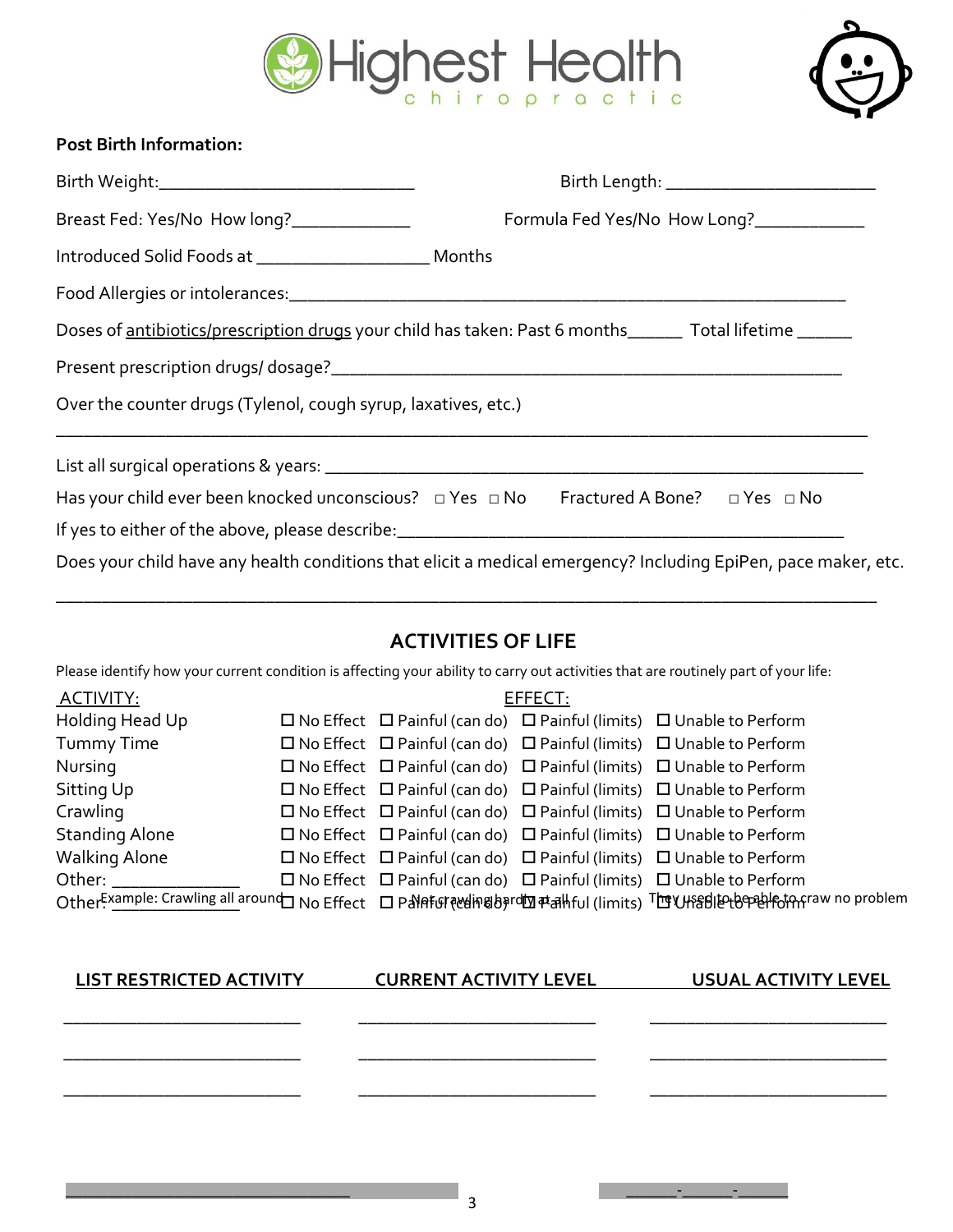

Legal Guardian's Signature **Date Completed** 



# **QUADRUPLE VISUAL ANALOGUE SCALE**

Please circle the number that best describes the question asked. If you have more than one complaint, please answer each question for each individual complaint and indicate the score of each complaint.

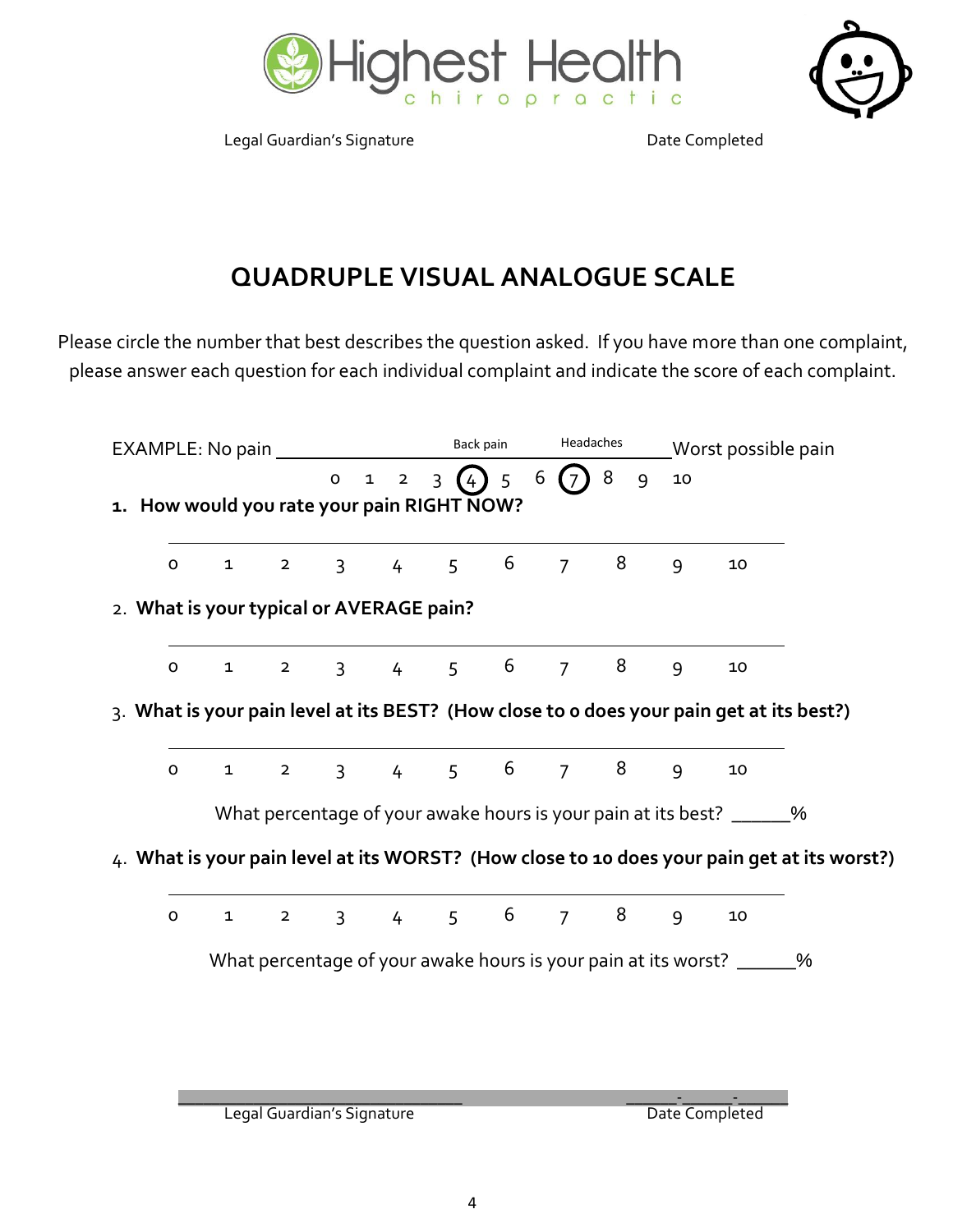



# **WRITTEN CONSENT FOR A CHILD**

I authorize the doctors and any and all Highest Health Chiropractic staff to perform diagnostic procedures, radiographic evaluations, render chiropractic care and perform chiropractic adjustments to my minor/child. As of this date, I have the legal right to select and authorize health care services for my minor/child. If my authority to select and authorize care is revoked or altered, I will immediately notify Highest Health Chiropractic.I understand and accept that there are risks associated with chiropractic care and give consent to the examination that the doctor deems necessary and the chiropractic care, including spinal adjustments, as reported following my assessment. I authorize and request payment of insurance benefits directly to the doctors at Highest Health Chiropractic. I agree that this authorization will cover all services rendered until I revoke the authorization. I agree that a photocopy of this form may be used in place of the original. All professional services rendered are charged to the practice member. It is customary to pay for services when rendered unless other arrangements have been made in advance. I understand that I am financially responsible for charges not covered by this assignment. This pertains to any and ALL services rendered.

### Acknowledge & Initial Here: \_\_\_\_\_\_\_\_\_\_

## **NOTICE OF PRIVACY PRACTICES ACKNOWLEDGEMENT**

I understand that I have certain rights of privacy regarding my protected health information, under the Health Insurance Portability & Accountability Act of 1996 (HIPPA). I understand that this information can and will be used to:

1. Conduct, plan and direct my treatment and follow-up among the multiple healthcare providers who may be involved in that treatment directly and indirectly.

2. Obtain payment from third-party payers.

3. Conduct normal healthcare operations, such as quality assessments and physicians certifications.

I acknowledge that I may request your NOTICE OF PRIVACY PRACTICES containing a more complete description of the uses and disclosures of my health information. I also understand that I may request, in writing, that you restrict how my private information is used to disclose to carry out treatment, payment, or healthcare operation. I also understand you are not required to agree to my requested restrictions, but if you agree, then you are bound to abide by such restrictions.

### Acknowledge & Initial Here: **We also also also also also**

### **HIGHES HEALTH CHIORPRACITC PHOTO RELEASE**

I grant Highest Health Chiropractic and its employees the right to take photographs of me with connections to the promotion of chiropractic via websites, social media, and any other avenues. I agree that Highest Health Chiropractic may use such photographs of me and for any lawful purpose, including such purpose as publicity, illustration, advertising, and web content.

### Acknowledge & Initial Here:

# **X-RAY AUTHORIZATION**

As your healthcare provider, we are legally responsible for your chiropractic records. We must maintain a record of your x-rays in our files. At your request, we will provide you with a copy of your x-rays in our files. Digital x-rays on a CD will be available within 72 hours of request on any regular practice hours day. Please note: X-rays are utilized in this office to help locate and analyze vertebral subluxations. The doctor of Highest Health Chiropractic does not diagnose or treat medical conditions; however, if any abnormalities are found, we will bring it to your attention so that you can seek proper medical advice. By signing below you are agreeing to the above terms and conditions.

| Print Name:                  | Date of Birth: |
|------------------------------|----------------|
| Legal Guardian's Signature:  | Date.          |
| Relationship To Minor/Child: |                |

*By signing below, I am acknowledging and consenting myself or my minor/child to the above initialed sections (Notice of Privacy Practices Acknowledgement, Informed Consent for Chiropractic Care, & Photo Release)*